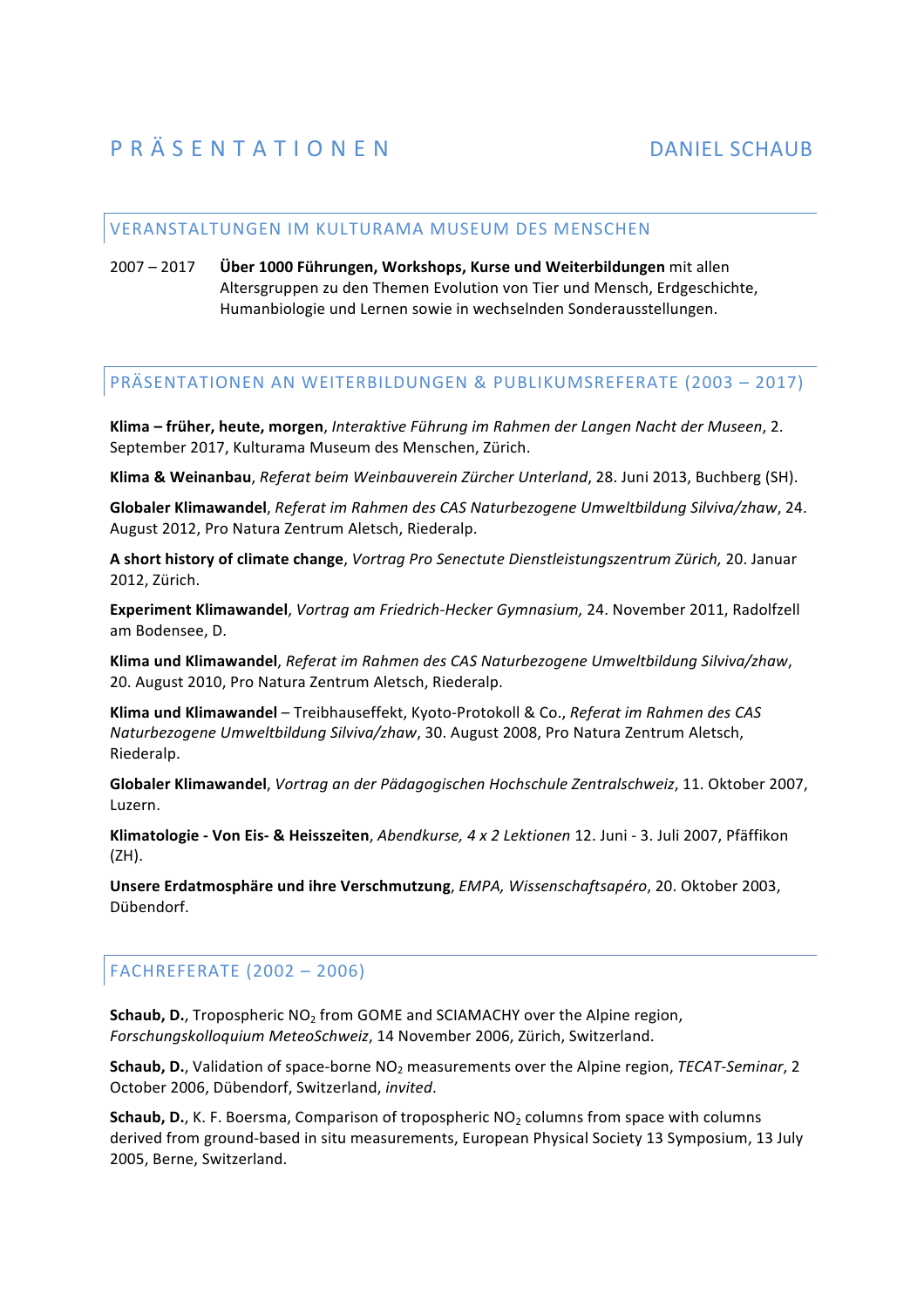**Schaub, D.**, Space-borne trace gas measurements for air pollution monitoring in Switzerland, *Atmospheric chemistry seminar KNMI*, 15 March 2005, De Bilt, The Netherlands, *invited*.

**Schaub, D.**, Vergleich und Interpretation von troposphärischen NO<sub>2</sub>-Daten aus Satelliten- und Bodenmessungen, *Sitzung SKF (Schweiz. Kommission für Fernerkundung)*, 4 March 2005, Dübendorf, Switzerland, *invited*.

**Schaub, D.**, Comparison and interpretation of space-borne and ground-based in-situ NO<sub>2</sub> data, 2nd *ACCENT-TROPOSAT-2 (AT2) workshop*, 31 January-2 February 2005, Bremen, Germany.

Schaub, D., Weiss, A. K., Richter, A., Buchmann, B., Air Pollution Monitoring from Space - Activities at EMPA, 16th ESA Symposium on European Rocket and Balloon Programmes and Related Research, 2-5 June 2003, St. Gallen, Switzerland.

**Schaub, D.**, Weiss, A. K., Regional Monitoring of NO<sub>2</sub>, *TEMIS user workshop*, 15-16 May 2003, ESA-ESRIN, Frascati, Italy, *invited.* 

**Schaub, D.**, Weiss, A. K., Petritoli, A., The Use of Space-borne Measurements and the Ground-based Swiss Monitoring System for Tracing Atmospheric Pollution, 7th TROPOSAT workshop (final meeting), 8-9 May 2003, ESA-ESRIN, Frascati, Italy, *invited.* 

Schaub, D., Reimann, S., Stemmler, K., Weiss, A. K., Potential Source Regions of Trace Gases Observed at Jungfraujoch, GAW-CH Conference, 23 October 2002, ETH Zürich, Switzerland, invited.

**Schaub, D.** et al., Potential Source Allocation of Halogenated Greenhouse Gases measured at a High Alpine Site, *EGS XXVII General Assembly*, 21-26 April 2002, Nice, France.

**Schaub, D.** et al., Emission Modelling with Trajectory Statistics, *DUP-POLPO midterm review*, 15-18 April 2002, ISAC-CNR, Bologna, Italy, *invited.* 

**Schaub, D.** et al., Potential Source Regions of Halogenated Greenhouse Gases measured at a High Alpine Site (Jungfraujoch), *SOGE meeting*, 7-9 January 2002, Bristol, England, *invited*.

## POSTER  $(2001 - 2007)$

**Schaub, D.,** Keller, J., Brunner, Boersma, F., D., Folini, D., Buchmann, B., SCIAMACHY NO<sub>2</sub> tropospheric columns: Evidences for systematic retrieval errors in the Alpine region, *EGU General* Assembly, 15-20 April 2007, Vienna, Austria.

Brunner, D., **Schaub, D.,** Buchmann, B., Reconstructing fine-scale air pollution structures from coarsely resolved satellite observations, *EGU General Assembly*, 15-20 April 2007, Vienna, Austria.

**Schaub, D.,** Keller, J., Brunner, D., Folini, D., Buchmann, B., SCIAMACHY NO<sub>2</sub> tropospheric columns: NO<sub>x</sub> lifetimes in Switzerland and evidences for systematic retrieval errors in the Alpine region, Atmospheric Science Conference, 8-12 May 2006, Frascati, Italy.

**Schaub, D.,** Boersma, K. F., Weiss, A. K., Comparing tropospheric NO<sub>2</sub> columns from space with columns deduced from ambient air measurements at different altitudes in the Alps, *EGU 2nd General* Assembly, 24-29 April 2005, Vienna, Austria.

Vollmer, M. K., Reimann, S., Stemmler, K., Schaub, D., Folini, D., Chloroform-depleted air masses at the Jungfraujoch high-altitude observatory, *AGU Fall Meeting 2004*, 13-17 December, 2004, San Francisco, USA.

Buchmann, B., Folini, D., Schaub, D., Stemmler, K., Hill, M., Reimann, S., Trends, Emission Estimates and Source Allocations of Halocarbons in Central Europe, 8th International Global Atmospheric *Chemistry Conference (IGAC)*, 4-9 September, 2004, Christchurch, New Zealand.

Klausen, J., Schaub, D., Folini, D., Zellweger, Ch., Nurhayati, N., Nasrullah, Siregar, C., Carbon Monoxide and Surface Ozone Measurements at the Global GAW Station Bukit Koto Tabang, West